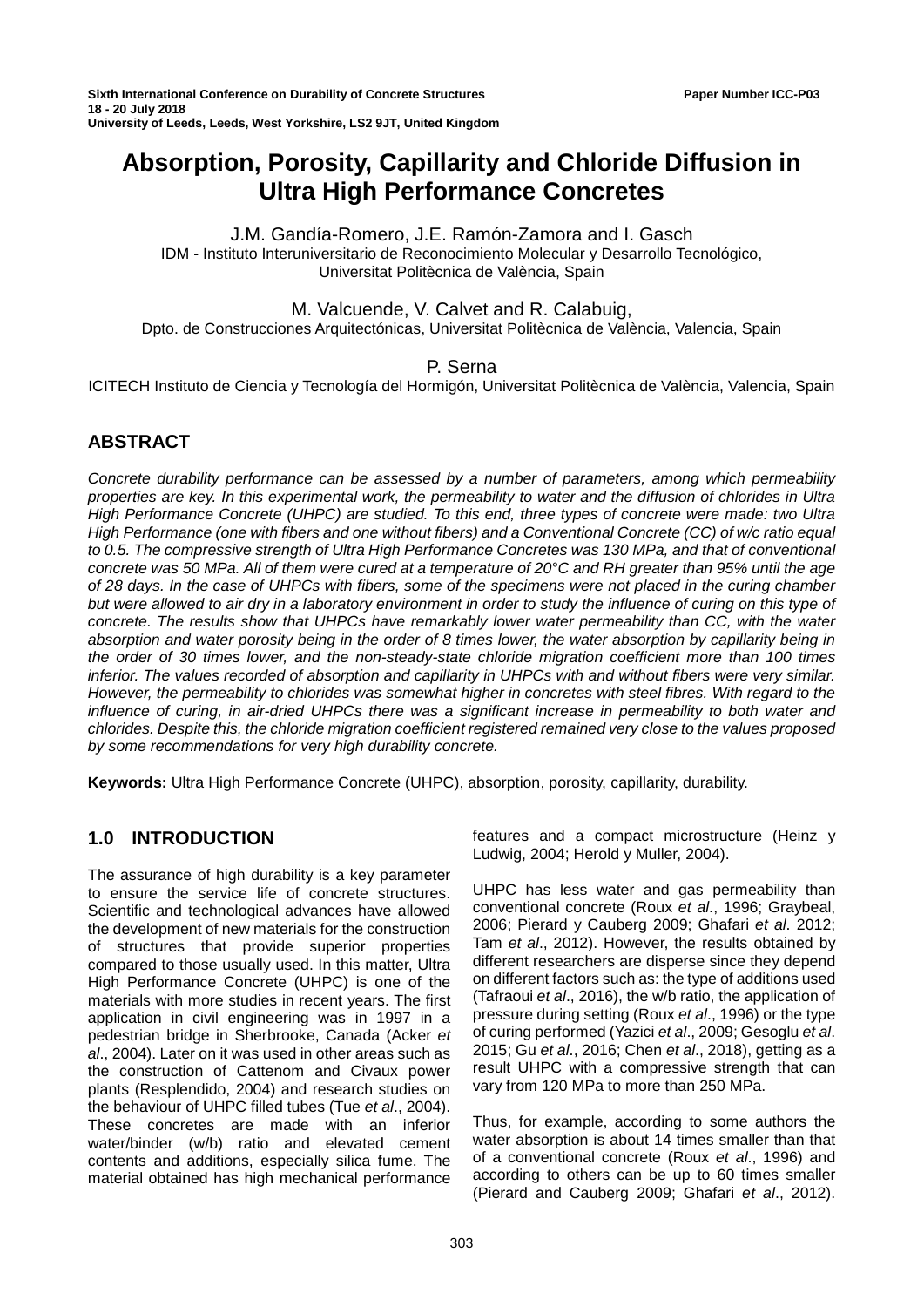With regard to the chloride migration, Roux *et al*. (1996) obtained in tests carried out with UHPC of 230 MPa an effective diffusion coefficient 30 times lower than in a concrete of 90 MPa and 55 times lower than in a conventional concrete of 35 MPa.

The addition of steel fibres to the concrete increases the ductility (Oh, 1992; Oh, 1994; Bayard y Ple, 2003; Graybeal, 2006; Wang *et al*., 2015), its load capacity also increases (Ashour *et al*., 1993), as well as the shear strength (Campione *et al*. 2008). However, a high concentration of fibers can create fiber bundling and therefore increase the permeability of the material.

Therefore, the objective of this experimental work is to study the porosity of UHPC with fibers, comparing the results with those obtained with UHPC without fibers and those registered with conventional high strength concrete. On the other hand, the influence that curing has on this on UHPCs is analysed.

# **2.0 EXPERIMENTAL PROGRAM**

# **2.1 Materials**

Three different types of concrete were made: an Ultra High Performance Concrete (UH), an Ultra High Fibre Reinforced Concrete (UHF) and a Conventional Concrete (CC). The Ultra High Performance Concretes were designed with a w/c ratio of 0.2, while the Conventional Concrete with a w/c ratio of 0.5. The concrete specimens were cured during 28 days in a curing chamber with controlled temperature and humidity conditions, at 20ºC and with RH 95%. In addition, some UHF specimens were air dried in a laboratory environment to study the influence of curing on this type of concrete (UHF-air).

For the concrete mixes UH and UHF, cement CEM I 42.5R (SR), limestone aggregates, silica fume and silica flour were used. Taking this mix as a reference, the Conventional Concrete was made using the same type of cement but without silica fume and silica flour. The characteristics of each mix are shown in Table 1. For each mix three batches were made and for each batch several concrete specimens were produced, which were demolded 48 hours after casting.

# **2.2 Test and methodology**

In order to analyse the permeability to water and the diffusion of chlorides, four types of measurements were performed: water porosity, absorption, capillarity and chloride migration coefficient. Moreover, Scanning Electron Microscopy (SEM) analysis was performed during the experiment to evaluate the microstructure of concretes and Energy Dispersive Xray spectroscopy (EDX) was used for the analysis of phase composition. In addition, the compressive strength at the age of 28 days was determined from

each mix (Table 2). For this purpose 100 mm diameter x 200 mm high cylindrical specimens were used.

**Table 1.** Mixture proportions of concretes

| Material          | Unit              | <b>UHF</b>     | UHF-air | UH             | CС             |
|-------------------|-------------------|----------------|---------|----------------|----------------|
| Cement            | kg/m <sup>3</sup> | 800            | 800     | 800            | 450            |
| Water             | kg/m <sup>3</sup> | 160            | 160     | 160            | 225            |
| Superplasticizer  | kg/m <sup>3</sup> | 30             | 30      | 30             | 1,37           |
| Silica fume       | kg/m <sup>3</sup> | 175            | 175     | 175            |                |
| Silica flour      | kg/m <sup>3</sup> | 225            | 225     | 225            |                |
| Coarse aggregate  | kg/m <sup>3</sup> |                |         |                | 880            |
| Fine sand         | $\text{kg/m}^3$   | 302            | 302     | 302            |                |
| Medium-sized sand | kg/m <sup>3</sup> | 565            | 565     | 565            |                |
| Coarse sand       | kg/m <sup>3</sup> |                |         |                | 880            |
| Steel fibres      | kg/m <sup>3</sup> | 175            | 175     |                |                |
| Curing            |                   | $20^{\circ}$ C | Air     | $20^{\circ}$ C | $20^{\circ}$ C |

# **Table 2.** Compressive strength

|             | UН    | UHF   | UHF-air | CС   |
|-------------|-------|-------|---------|------|
| $f_c$ (MPa) | 129.8 | 128.4 | 137.9   | 49.9 |

#### Water porosity and absorption test

The tests were carried out at 14 days, 28 days, 2 months and 6 months, in prismatic specimens of 100x100x40 mm, according to the NF P 18-459 standard (AFNOR, 2010). First, the specimens were dried in an oven at 105 $^{\circ}$ C until constant weight (M<sub>dry</sub>). Then they were introduced in a vacuum unit and after 4h, maintaining the pressure, they were submerged in water covering them 20 mm. After 44h the test specimens were removed from the vacuum unit and the hydrostatic mass ( $M<sub>water</sub>$ ) and the air mass ( $M<sub>air</sub>$ ) were obtained.

# **Capillarity test**

This test was carried out in accordance with the Spanish standard UNE 83982 (AENOR, 2008) using prismatic specimens of 100x100x50 mm. During the test the specimens remained in a container with 5 mm of water and weighed at specific time intervals. The test concludes when a steady state is reached (when the difference between any two successive values, spaced 24 hours period, is less than 0.1%). Results are expressed in terms of the quantity of water absorbed per unit surface area. The tests were carried out at the ages of 28 days, 2 months and 6 months.

#### Chloride migration coefficient test

This test provides a measure of the resistance of the concrete to chloride penetration and it was carried out according to standard NT BUILD 492 (NORDTEST, 1999). Cylindrical specimens with a diameter of 100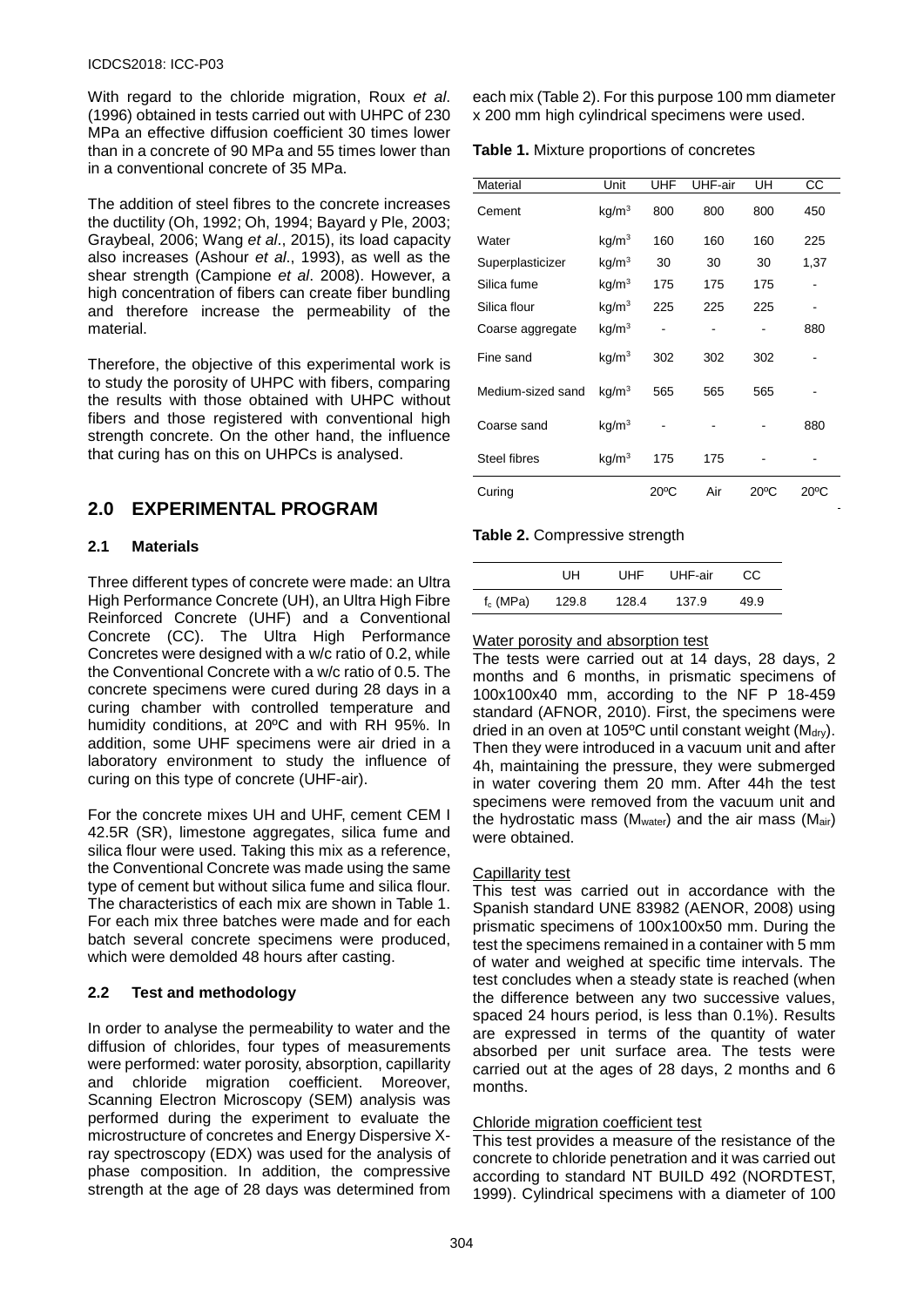mm and a thickness of 50 mm were used. An external electrical potential is applied axially across the specimen and forces the chloride ions to migrate into the specimen. At the age of test, the specimen is axially split and a silver nitrate solution is sprayed on to one of the freshly split sections. The chloride penetration depth can then be measured from the visible white silver chloride precipitation, after which the chloride migration coefficient can be calculated from this penetration depth. The test was carried out at the ages of 28 days and 6 months. For each mix, 2 batches were made and three samples were carried out for each batch, taking the arithmetic mean of the six values obtained as the result.

# **3.0 RESULTS AND DISCUSSION**

#### **3.1 Microstructure**

Figures 1, 2 and 3 show the SEM images of the concretes used in this study. All three ultra-high performance concretes (UH, UHF and UHF-air) have a very similar microstructure. The matrix is very dense and the hydration products are mainly C-S-H, very rich in silicon in some areas, probably due to the large amount of silica fume used in the concrete (Fig. 1).



#### **Fig. 1.** SEM image of UH concrete (x 5000)

C<sub>3</sub>S and C<sub>2</sub>S were also found in all these mixes, giving an evidence that the hydration of Portland cement was not fully completed (Fig. 2). According to this, it should be noted that the amount of water used in the dosage has been very low ( $w/b = 0.16$ ) and therefore insufficient to react with all the cement, leaving unhydrated particles. On the other hand, as other authors state (AFGC, 2013), it is noteworthy the absence of portlandite in the samples analyzed. This is justified by the high content of silica fume in the concrete, which reacts pozzolanically with the Ca(OH)2 generated during the hydration of the cement.



**Fig. 2.** Backscattered electron (BSE) image of UH concrete

As regards the Conventional Concrete, the microstructure is less dense (some voids) and less homogeneous (Fig. 3). In Figure 3 the different crystalline structures can be seen and Portland cement hydration products, such as calcium hydro silicates (C-S-H) and portlandite (hexagonal shape crystals), can be identified.



**Fig. 3.** SEM image of CC concrete (x 5000)

#### **3.2 Water porosity and absorption**

From the measurements made, the water porosity and absorption were obtained.

To calculate the water porosity, equation [1], provided by the standard NF P 18-459 (AFNOR, 2010), has been used.

$$
\varepsilon = \frac{M_{air} - M_{dry}}{M_{air} - M_{water}} \cdot 100
$$
\nwhere:  
\n
$$
M_{air}
$$
 is the air mass  
\n
$$
M_{water}
$$
 is the hydrostatic mass  
\n
$$
M_{dry}
$$
 is the dry mass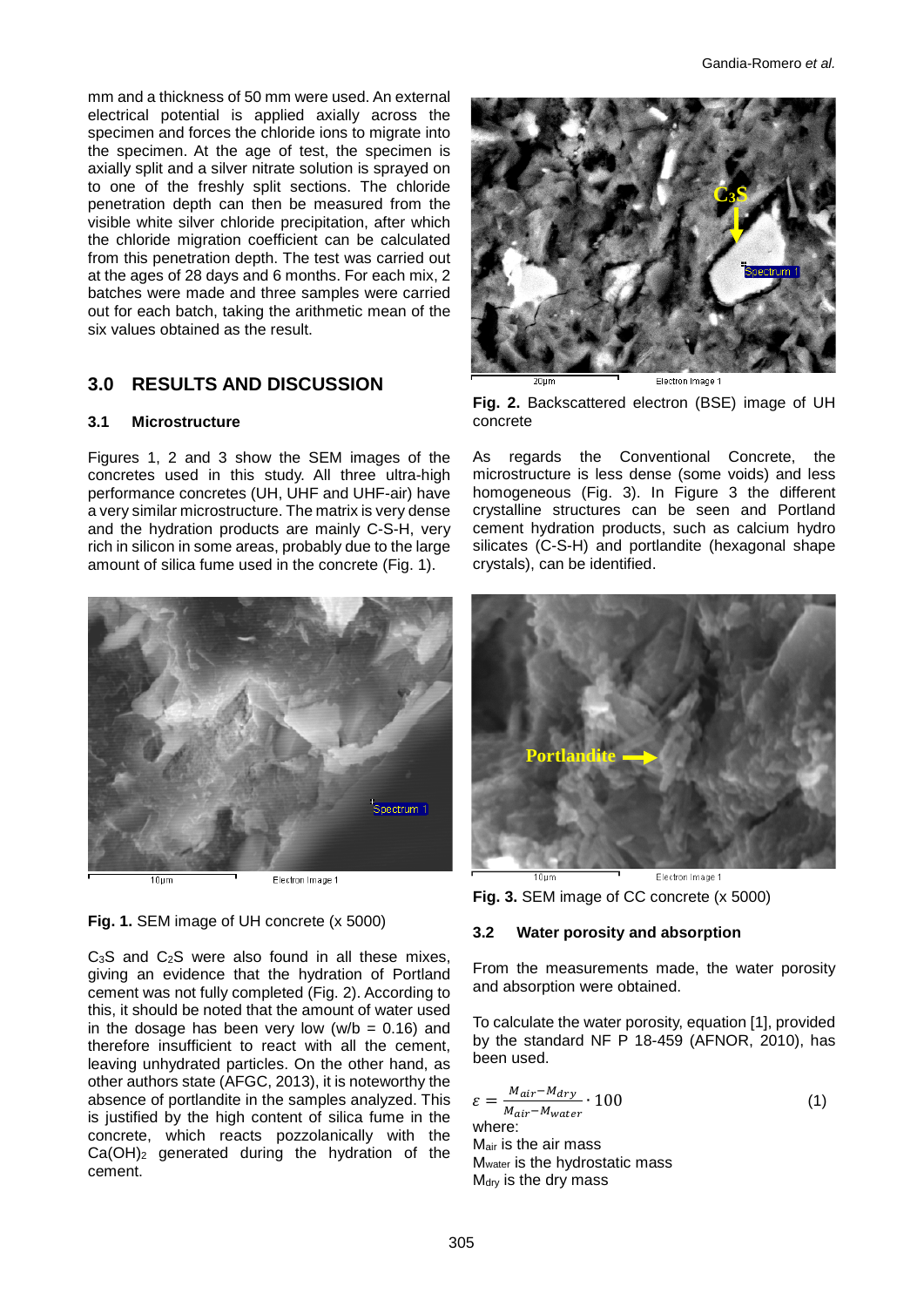Figure 4 shows, for each type of concrete, the average water porosity.



**Fig. 4.** Water Porosity

The absorption has been calculated with equation 2, given by the standard UNE 83980.

$$
A = \frac{M_{air} - M_{dry}}{M_{dry}} \cdot 100
$$
 (2)

where: Mair is the air mass  $M<sub>dry</sub>$  is the dry mass

Figure 5 shows the average absorption for each type of concrete.



**Fig. 5.** Water absorption

The results show that for Ultra High Performance Concretes that have the same curing (UHF and UH), regardless of whether they have fibers or not, the porosity and absorption obtained are very similar. On the other hand, those concretes that were air-dried, have a greater absorption and porosity than those that were cured at a controlled temperature of 20ºC.

The values of porosity and absorption obtained for Ultra High Performance Concrete are within the ranges proposed by other authors (Söylev and Özturan, 2014; Wang *et al*., 2014; Fallah and Nematzadeh, 2017).

It was also observed that UHPC shows very low porosity and water absorption capacity, which are approximately 9 times less than that of CC.

### **3.3 Capillarity**

This parameter is an indirect indicator of the durability since is closely related to the resistance of the concrete against the penetration of aggressive agents and the resistance to freezing/thawing.

As it was expected, in all concretes the water absorption by capillarity is lower the greater the age of the concrete, due to the progressive hydration of the cementing material (Fig. 6). This absorption is also much lower in the three types of Ultra High Performance Concretes analysed (UH, UHF and UHF-air) than in Conventional Concrete (CC) as a result of a denser microstructure. Thus, for example, the amount of water absorbed (weight increase) per unit area ΔP/S in UH and UHF is, on average, around 3% of that absorbed in the CC at the three studied ages.



**Fig. 6.** Water absorption by capillarity per unit area

The values obtained in the UHPC, with and without fibers, cured in the same conditions (UHF and UH) have been very similar, with no differences observed between them. Thus, the presence of fibers does not seem to influence, significantly, the porous structure of the material.

Regarding the influence of the curing, in UHPC airdried (UHF-air) there is a significant absorption increase, being this one significantly higher at early ages (28 days). However, as the hydration progresses, the differences with the concrete cured in the chamber decrease, obtaining values very similar to those of the UHF and UH concretes at the age of 6 months. Since poor curing have not affected the compressive strength of these concretes (Table 2), it is most likely that a small increase in porosity has occurred only in the uppermost layers of the concrete.

# **3.4 Chloride migration coefficient**

Figure 7 shows the non-steady-state chloride migration coefficient (Dnssm) obtained at the ages of 28 days and 6 months.

Consistent with the results obtained in the other tests carried out, the chloride diffusion in the three types of UHPC analyzed (UH, UHF and UHF-air) is much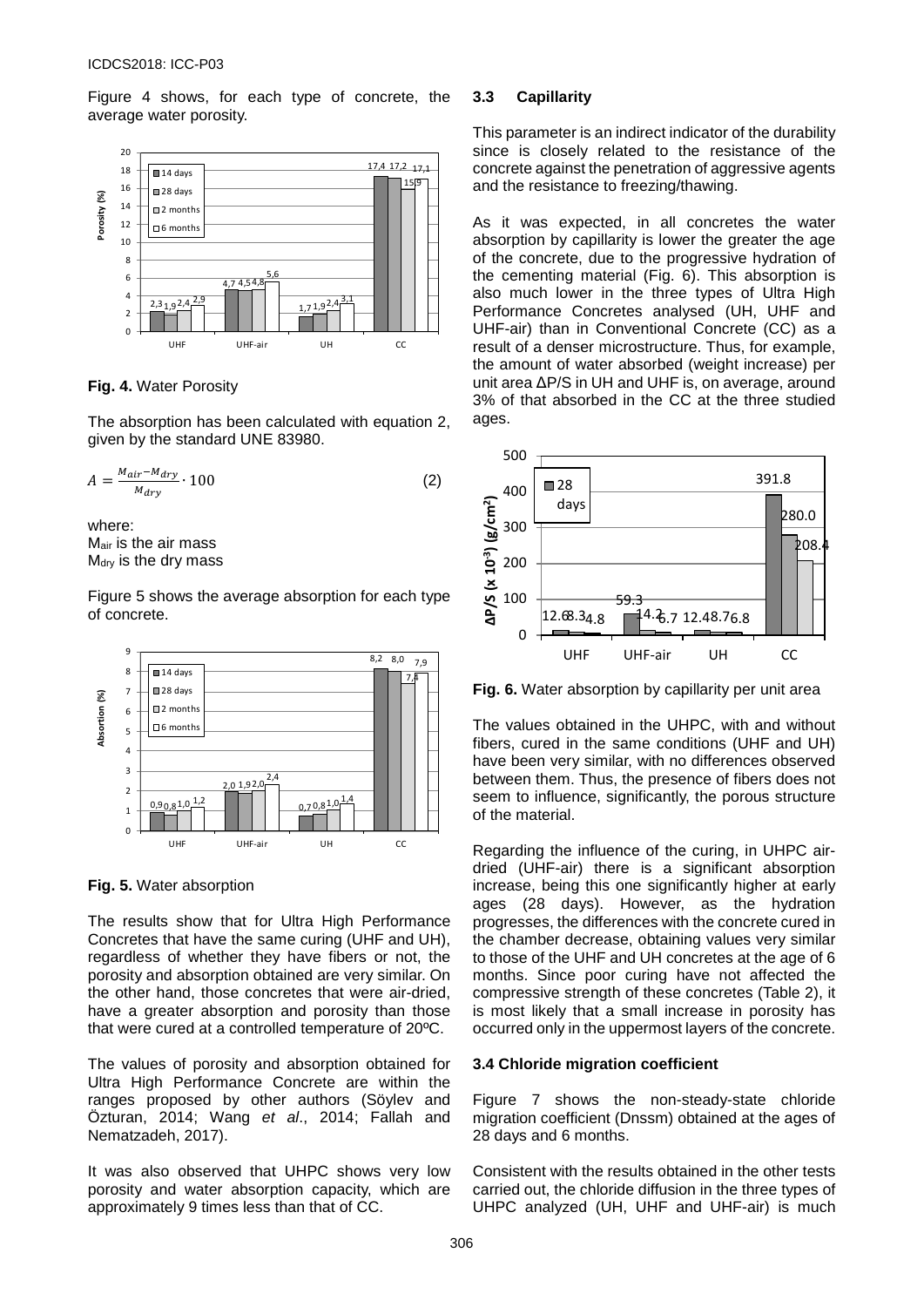lower than in Conventional Concrete, being the differences between the two of them of two orders of magnitude.



**Fig. 7.** Chloride migration coefficient (D<sub>nssm</sub>)

These results are consistent with the ones obtained from researchers as Graybeal and Tanesi (2007) or Jaafar *et al*. (2017). Other authors reported that the UHPC has a discontinuously capillary porosity and that is the reason why they have a significantly decreased of chloride permeability (Bonneau *et al*. 2000).

However, this fact is not only due to the low porosity of the UHPC, but also due to the high content of cement used in the dosage and, therefore, of calcium aluminate, since chlorides react chemically with tricalcium aluminate or its hydrates form calcium chloro-aluminate (Friedel's salt) (Diamond, 1986; Taylor, 1992) and consequently the free chloride content decreases.

With regard to the UHPC, only the air-cured concrete (UHF-air) shows a worse behaviour than the others, especially at an early age. For example, at the age of 28 days the Dnssm coefficient is twice as high in UHF-air concrete as in UHF concrete, although at the age of 6 months the chloride permeability in both concretes tends to be similar. In any case, the chloride migration coefficients obtained in the UHFair remain very close to the ranges proposed by some authors and codes for very high durability concretes, such as the recommendations of the AFGC (AFGC, 2013) that establish values of Dnssm of  $10^{-13}$  m<sup>2</sup>/s.

Finally, Fig. 7 also shows a lower chloride permeability in the Ultra High Performance Concretes without fibers (UH) than in the concretes with fibers (UHF), being on average the D<sub>nssm</sub> coefficient in UH 60% higher than the one obtained for UHF. This fact may be because when large quantities of fibers are used, bundles can be formed that generate weak points through which chlorides diffuse more easily.

# **4.0 CONCLUSIONS**

The results of this research work show that the Ultra High Performance Concretes (130 MPa) have a denser microstructure and consequently a denser microstructure and consequently a remarkably lower water permeability than the Conventional Concrete (50 MPa). The water absorption and the water porosity is approximately 8 times lower, the water absorption coefficient by capillarity was 30 times lower, and the non-steadystate chloride migration coefficient was 100 times smaller.

The values recorded of absorption and capillarity in UHPCs with and without fibres were very similar. However, the permeability to chlorides was somewhat higher in concretes with steel fibres. This fact may be because when large quantities of fibers are used, bundles can be formed that generate weak points through which chlorides diffuse more easily.

With regard to the influence of curing, in air-dried UHPCs there was a significant increase in permeability to both water and chlorides. This increase was approximately 100% in the absorption, porosity and chloride migration tests carried out at the age of 28 days. Despite this, the chloride migration coefficient registered remain very close to the ranges proposed by some recommendations for very high durability concrete.

# **Acknowledgement**

The authors would like to express their gratitude to<br>the Spanish Ministry of Economy and Economy and Competitiveness for the financial support from the national program of oriented research, development and Innovation to societal challenges (ref. BIA2016- 78460-C3-3-R) and also to Spanish Ministry of Science and Innovation for the pre-doctoral scholarship granted to José Enrique Ramón Zamora and to Ana Martínez Ibernón (FPU 13/00911 and FPU16/00723, respectively).

# **References**

- Acker, P., Dehloul, M., 2004. Ductal® Technology: a large spectrum of properties, a wide range of application. In Proceedings of the International Symposium on Ultra-High Performance Concrete Kassel, Germany; 11-23.
- Ashour, S.A., Wafa, F.F., Kamal, M.I., 2000. Effect of the concrete compressive strength and tensile reinforcement ratio on flexural behavior of fibrous concrete. Engineering Structures, 22(9):1145-1158.
- Association Française de Génie Civil (AFGC), 2013.<br>Ultra high performance fibre-reinforced. Ultra high performance fibre-reinforced. Recommendations. Documents scientifiques et techniques.